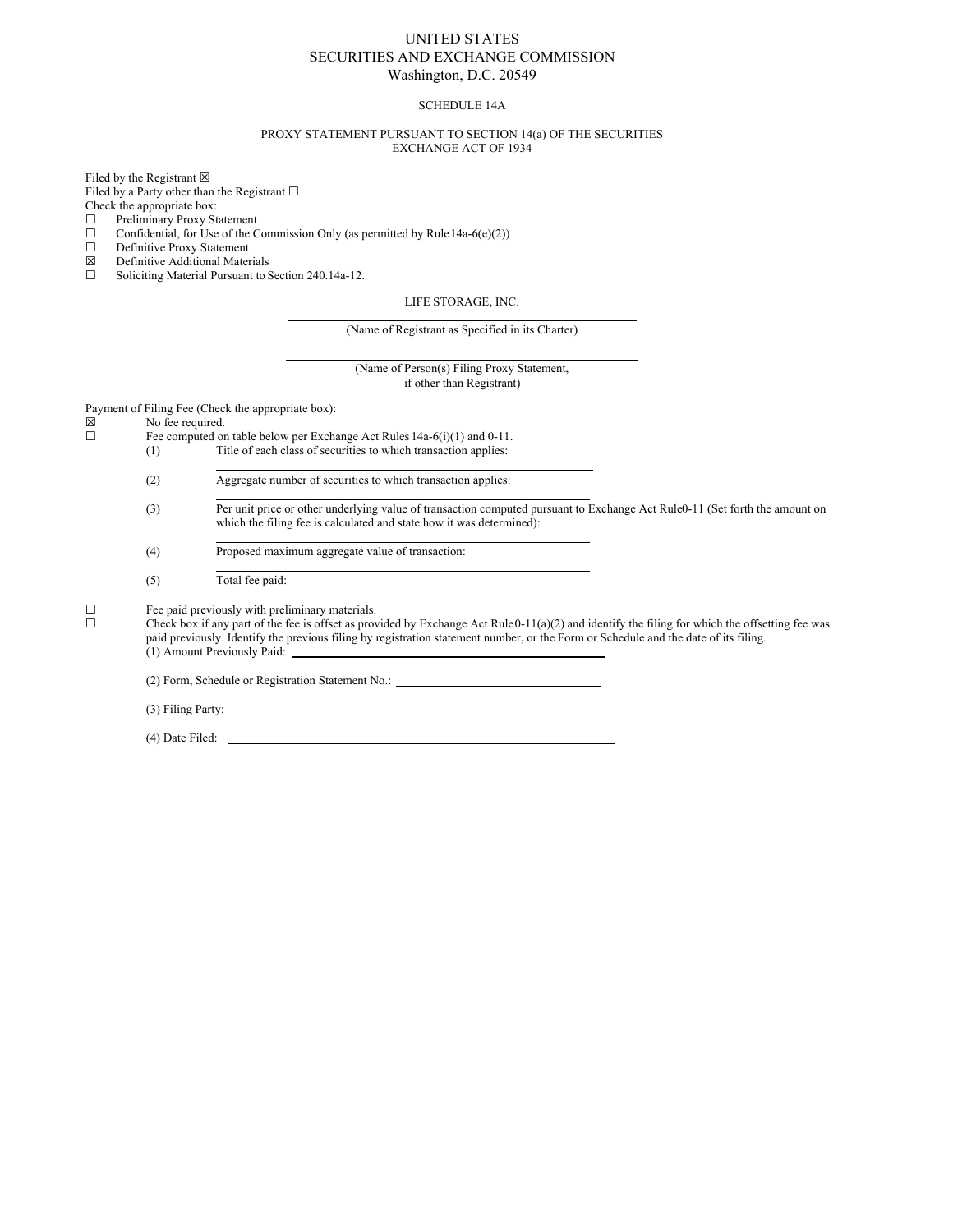

You invested in LIFE STORAGE, INC. and it's time to vote!<br>You have the right to vote on proposals being presented at the Annual Meeting. This is an important notice regarding the<br>availability of proxy material for the shar

### Get informed before you vote

Use the Notice and Proxy Statement and Annual Report online OR you can receive a free paper or email copy of the material(s)<br>by requesting prior to May 13, 2021. If you would like to request a copy of the material(s) for t



\*Please check the meeting materials for any special requirements for meeting attendance.

 $\sqrt{3}$